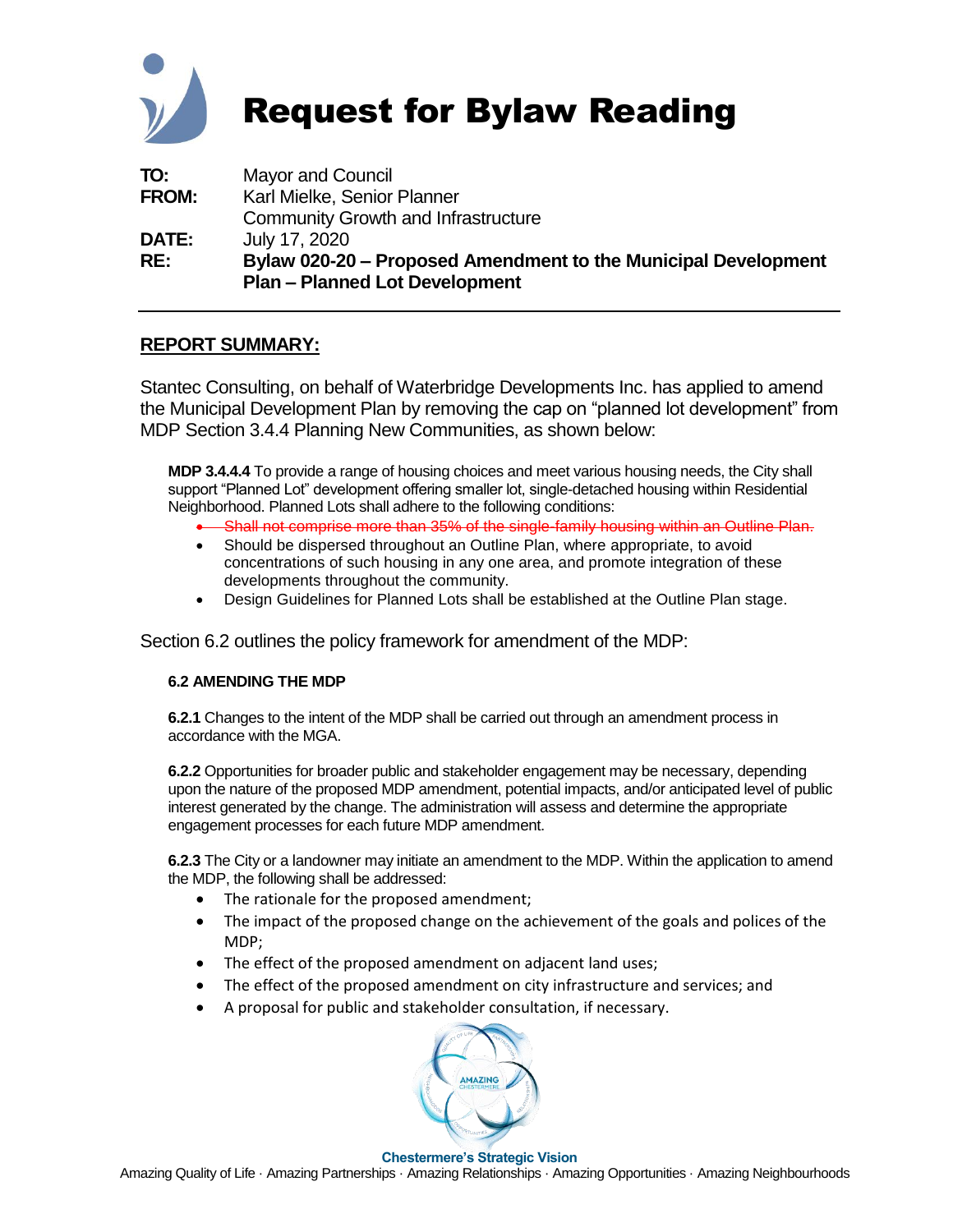#### **Request for Bylaw Reading Re: Bylaw 020-20 – Proposed Amendment to the Municipal Development Plan – Planned Lot Development**

**Date:** Click or tap to enter a date. **6.2.4** In cases where the amendment may result in significant impacts, the City may require the submission of additional information to assess the suitability of the proposed change, such as the assessment: of fiscal impacts, environmental impacts, servicing and infrastructure impacts, and/or impacts on the local economy. The scope of the required information shall be determined through consultation with City staff and the applicant.

The subject application falls under the provisions of Section 6.2.3, whereby the applicant, on behalf of a landowner, has initiated the request for amendment of the MDP. In support of this application, the applicant has provided a statement of rationale, which is attached to this report as Exhibit A.

Staff has been directed to bring this application forward to Council for First Reading on July 28, 2020. No provisions have been made at this time for public engagement.

## **PUBLIC HEARING SUMMARY:**

Staff requests that Council schedule a Public Hearing for Bylaw 020-20, to begin at 6:30 pm September 1, 2020.

## **ACTION REQUIRED:**

Council is asked to give First Reading of Bylaw 020-20 and to schedule a public hearing for September 1, 2020.

## **PUBLIC NOTICE/COMMUNICATIONS:**

The public hearing for this bylaw will be advertised in the Chestermere Anchor, posted on the City website, and shared on Facebook in line with MGA requirements and standard City processes.

The proposed bylaw will also be circulated for comment to the Chestermere development industry and BILD Calgary.

# **RELATED COUNCIL POLICIES/BYLAWS & STRATEGIC VISION:**

• N/A

**PREVIOUS REPORTS/COUNCIL DECISIONS (if any):** 

• N/A

**ATTACHMENTS (including all In Camera items):**

• Exhibit A – Statement of Rationale, submitted by Stantec Consulting on behalf of Waterbridge Developments, 2 pages